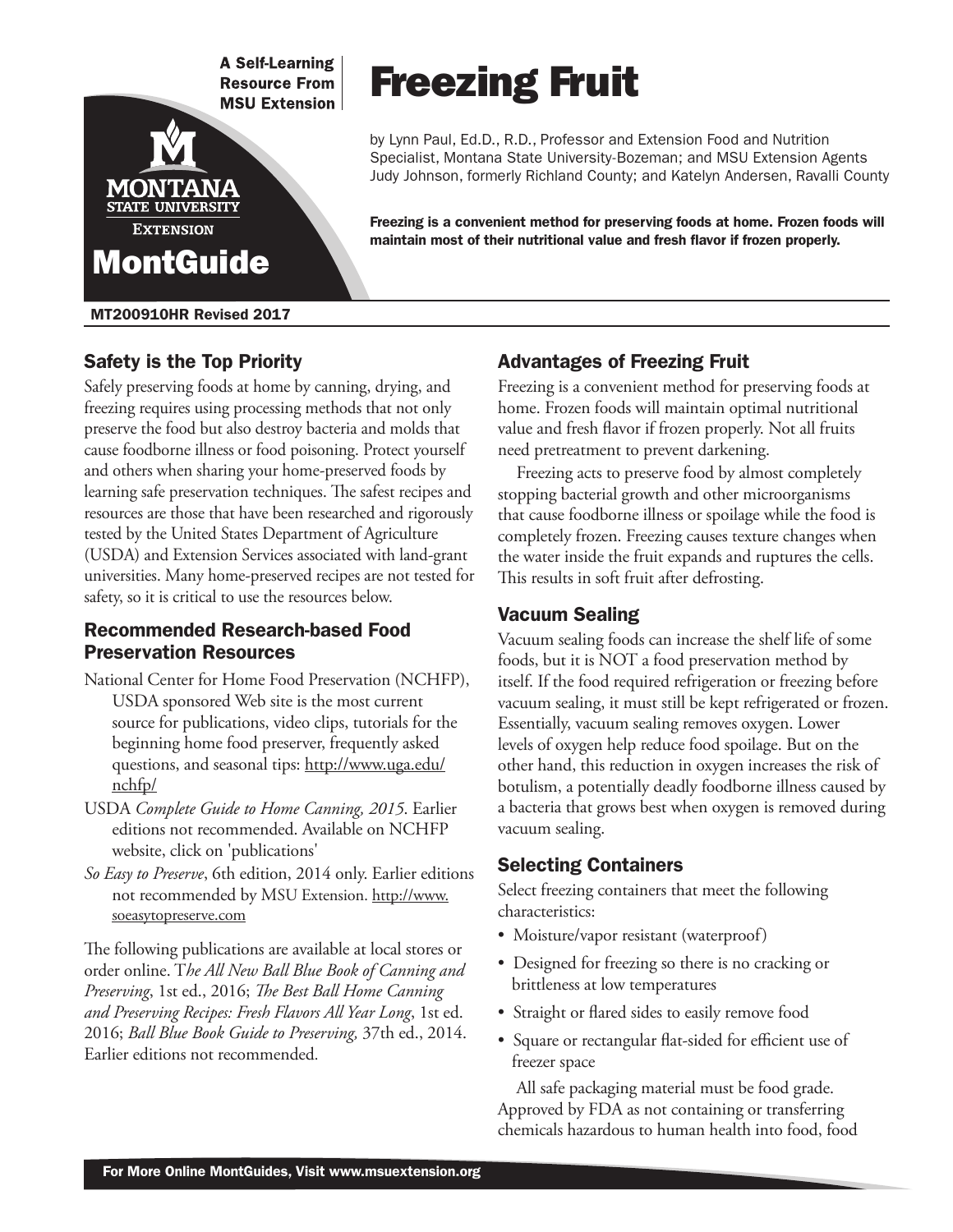## TABLE 1. Syrups for use in freezing fruits

| Types of Syrup | Percent Syrup* | Cups of Sugar** | <b>Cups of Water</b> | <b>Yield of Syrup</b> |
|----------------|----------------|-----------------|----------------------|-----------------------|
| Very Light     | 10%            | $\frac{1}{2}$   | 4                    | $4\frac{1}{2}$ cups   |
| Light          | 20%            |                 | 4                    | $4\frac{3}{4}$ cups   |
| <b>Medium</b>  | 30%            | $1\frac{3}{4}$  | 4                    | 5 cups                |
| Heavy          | 40%            | $2^{3}/4$       | 4                    | $5\frac{1}{3}$ cups   |
| Very Heavy     | 50%            | 4               | 4                    | 6 cups                |

\* Approximate

\*\* In general, up to one-fourth of the sugar may be replaced by corn syrup or mild-flavored honey. A larger proportion of corn syrup may be used if a very bland, light-colored fruit is selected.

grade materials are clearly labeled for food use. These include glass canning jars, ceramic containers, plastic freezer bags, plastic freezer containers with tight lids, and freezer wraps of plastic, paper, or foil. If using glass jars, choose wide-mouth jars tempered to withstand temperature extremes. If narrow mouth canning jars are used, leave extra head space.

Examples of containers not approved for food contact include trash bags and plastic fiberboard containers that have previously held non-food materials. Do not use: paper cartons, glass jars not designed for home freezing/ canning, non-waterproof plastic bags, or any container with a capacity over one-half gallon.

## Selecting and Preparing Fruit

- Select fruits that are firm, yet ripe.
- Wash and drain all fruits before removing hulls, pits, cores or skins. Discard parts that are green or of poor quality.
- Wash small amounts of fruit at a time, lifting them out of the dirty water. Do not let the fruit soak.
- Berries and cherries are best frozen immediately after harvest.
- Peaches, apples, apricots and plums may need to be held for a short time to fully ripen.
- Prepare enough fruit for only a few containers at a time, especially those that darken quickly.
- If fruit must be held before freezing, store it in the refrigerator to prevent spoilage.
- Avoid using the following equipment: galvanized, iron, copper, or chipped enamelware. Fruits may react with equipment causing off-flavors or contaminants.

# Pretreatment to Prevent Darkening

Some fruits darken quickly when exposed to air and freezing, and may lose flavor when thawed. Carefully follow directions for selected fruits.

## *Types of Pretreatment:*

## **• Ascorbic acid**

**Purpose:** Ascorbic acid (Vitamin C) is effective in preventing discoloration.

**Types:** powdered or tablets.

The powdered form is easier to use, but may be more expensive. One-half teaspoon of ascorbic acid equals 1500 mg. Tablets of ascorbic acid are more economical, but harder to dissolve. To dissolve, they need to be finely crushed. Ascorbic acid may be purchased at a drug store or where freezing supplies are sold. Add 1 tablespoon ascorbic acid or 6 vitamin C tablets to 1 gallon water. Do not rinse fruit.

## **• Ascorbic Acid Mixtures**

Special commercial anti-darkening preparations are usually made of ascorbic acid or citric acid and sugar. Follow the manufacturer's directions for use.

**• Citric acid and lemon juice:** Citric acid and lemon juice may sometimes be used but are not as effective as ascorbic acid or ascorbic acid mixtures. Lemon juice may also impart a tart flavor.

# Types of Packs

Fruits can be frozen using any of the sweetened and unsweetened packs described. Table 2 (insert) lists the recommended packs for the highest quality frozen product.

Headspace is required for all fruit packs except tray pack. This is the amount of empty space between food and the top of the container that should be left and is necessary for expansion of food as it freezes. See Table 3.

If using freezer bags, leave three inches of headspace for all packs but tray pack. Press out air in bag. Keep the zippered spaces and channels completely dry and free of moisture or frozen crystals can break the seal in storage.

*Sweetened Packs (syrup, sugar, alternative sweeteners)* Most fruits have a better texture and flavor if packed in granulated sugar or syrup. However, the sugar is not necessary to safely preserve the fruit. The sugar can be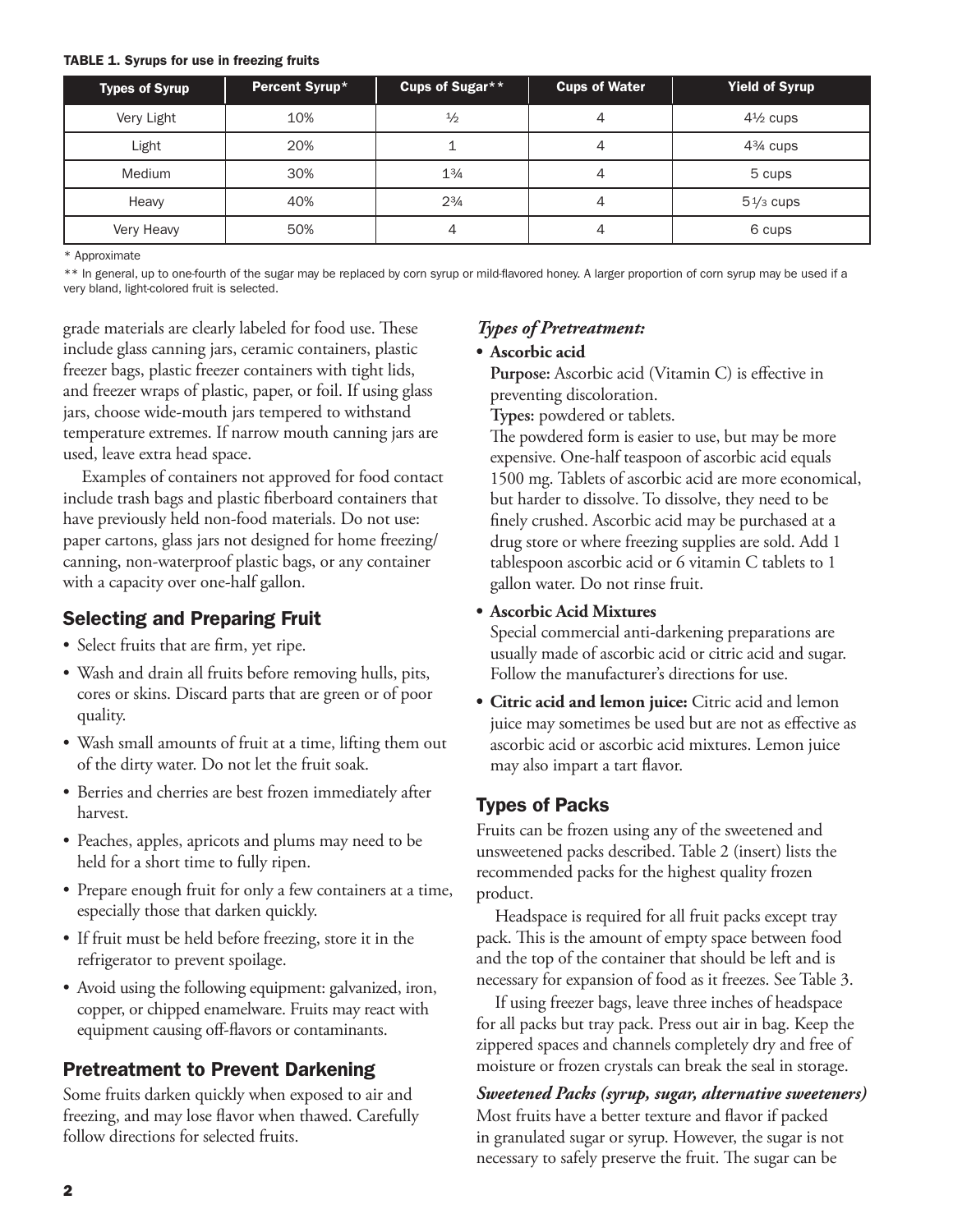### TABLE 3. Headspace for dry and liquid pack fruit

| Types of Pack | <b>Container with wide opening</b> |                    |                    | Container with narrow top opening |
|---------------|------------------------------------|--------------------|--------------------|-----------------------------------|
|               | <b>Pint</b>                        | <b>Ouart</b>       | $Pint**$           | <b>Ouart</b>                      |
| Liquid Pack*  | $\frac{1}{2}$ inch                 | 1 inch             | $3/4$ inch         | $1\frac{1}{2}$ inches             |
| Dry Pack***   | $\frac{1}{2}$ inch                 | $\frac{1}{2}$ inch | $\frac{1}{2}$ inch | $\frac{1}{2}$ inch                |

\* Fruit packed in juice, sugar, syrup or water, crushed or pureed fruit, or fruit juice.

\*\* Head space for juice should be 1½ inches.

\*\*\* Fruit or vegetable packed without added sugar or liquid.

left out or use a variety of alternative sweeteners. When using sweeteners other than granulated sugar, it is recommended to use recipes that specifically include the alternative sweetener.

**1. Syrup pack:** The type of syrup depends on the sweetness of the fruit to be frozen (see Table 1, page 2). A 40 percent syrup is recommended for most fruits. Lighter syrups are desirable for mild-flavored fruits to prevent masking of flavors. Heavier syrups may be needed for very sour fruits. Dissolve sugar in lukewarm water until syrup is clear. Chill syrup before using. Determine headspace (see Table 3). Use just enough syrup to cover prepared fruit after it is in the container. To keep fruit fully submerged in syrup to prevent discoloration, place crumpled wax paper on top of the fruit, seal and freeze.

**2. Sugar pack:** Sprinkle the amount of sugar specified over fruit and mix gently until sugar is dissolved and juice is drawn out. Soft sliced fruits such as peaches and strawberries will yield sufficient syrup if layered with sugar and allowed to stand for 15 minutes. Determine headspace (see Table 3), fill containers, seal and freeze.

**3. Alternative Sweeteners/Sugar Substitutes:** For best results, use recipes that specifically call for the alternative sweetener. When using alternative sweeteners, the quality, flavor and color of product may be different than what is experienced using granulated sugar.

## *Unsweetened Packs*

**1. Dry packs (including tray pack):** Dry pack works best for small whole fruits that freeze well without sugar, such as berries. Loosely pack fruit into a container, determine head space (see Table 3), seal and freeze.

Tray pack uses another method to freeze fruit and allows for easy removal of frozen fruit from the container. Simply spread a single layer of prepared fruit on shallow trays and freeze. Promptly pack when frozen without headspace. Fruit left on trays will develop freezer burn if not promptly packaged. Frozen fruit pieces will remain loose and can be poured from the container as needed and resealed.

**2. Liquid Packs:** Unsweetened fruit can also be packed in water or unsweetened juice. Fruits in unsweetened packs generally result in a lower quality product than

sweetened packs. The fruits freeze harder and take longer to thaw. However, these fruits freeze well without sugar: raspberries, blueberries, huckleberries, steamed apples, gooseberries, currants, cranberries, rhubarb and figs. Determine head space (see Table 3). Use just enough liquid to cover prepared fruit after it is in the container. To keep fruit fully submerged in liquid, place crumbled wax paper on top of fruit, seal and freeze.

## Labeling and Storing

- Label each package with the following information: fruit and form (sliced, whole, etc), added ingredients, date and amount. Label with tape, marker or gummed labels – specifically made for freezing.
- Freezer should be 0°F or lower. Lower freezer to -10°F 24 hours prior to freezing foods to facilitate quick freezing. Storing frozen foods above 0°F increases the deterioration of food.
- Keep fruits frozen for no more than 12 months for safety and best quality.
- If the freezer stops working, fruits can be safely refrozen if they still contain ice crystals or if they are thawed but are still cold (40°F) for no longer than one or two days. If safely refrozen, fruits will typically have reduced quality.

# Thawing and Preparing Frozen Fruits

Safely thaw fruit in refrigerator (best), microwave on defrost, or submerge container in cold water. Do not thaw at room temperature due to safety and quality concerns. Frozen fruit may be used the same as fresh fruit in most recipes. If using in cooking, adjust for any sugar that was added in the freezing process.

## Acknowledgements

This revised MontGuide has been reviewed by Dr. Elizabeth Andress, Director, National Center for Home Food Preservation, University of Georgia Extension Food Safety Specialist; Laurie Lautt, Big Horn County Extension agent, retired; and Kelly Moore, Missoula County Extension agent.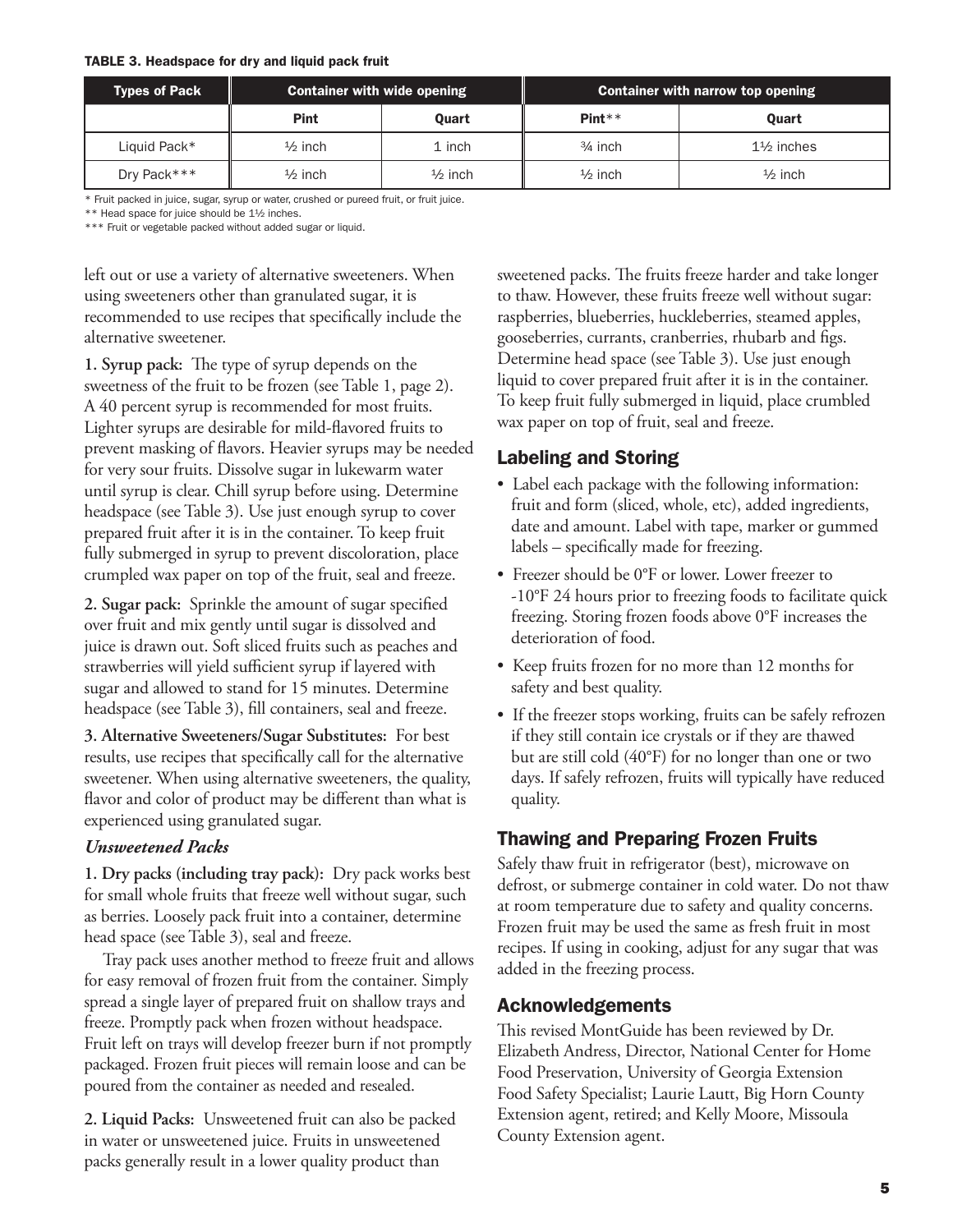



To order additional publications, please contact your county or reservation MSU Extension office, visit our online catalog at https://store.msuextension.org or e-mail orderpubs@montana.edu

Copyright © 2017 MSU Extension

We encourage the use of this document for nonprofit educational purposes. This document may be reprinted for nonprofit educational purposes if no endorsement of a commercial product, service or company is stated or implied, and if appropriate credit is given to the author and MSU Extension. To use these documents in electronic formats, permission must be sought from the Extension Communications Coordinator, 135 Culbertson Hall, Montana State University, Bozeman MT 59717; E-mail: publications@montana.edu

The U.S. Department of Agriculture (USDA), Montana State University and Montana State University Extension prohibit discrimination in all of their programs and activities on the basis of race, color, national origin, gender, religion, age, disability, political beliefs, sexual orientation, and marital and family status. Issued in furtherance of cooperative extension work in agriculture and home economics, acts of May 8 and June 30, 1914, in cooperation with the U.S. Department of Agriculture, Jeff Bader, Director, Montana State University Extension, Bozeman, MT 59717.



**EXTENSION** 

File under: Nutrition and Health (Food Preservation) Revised May 2017 0517SA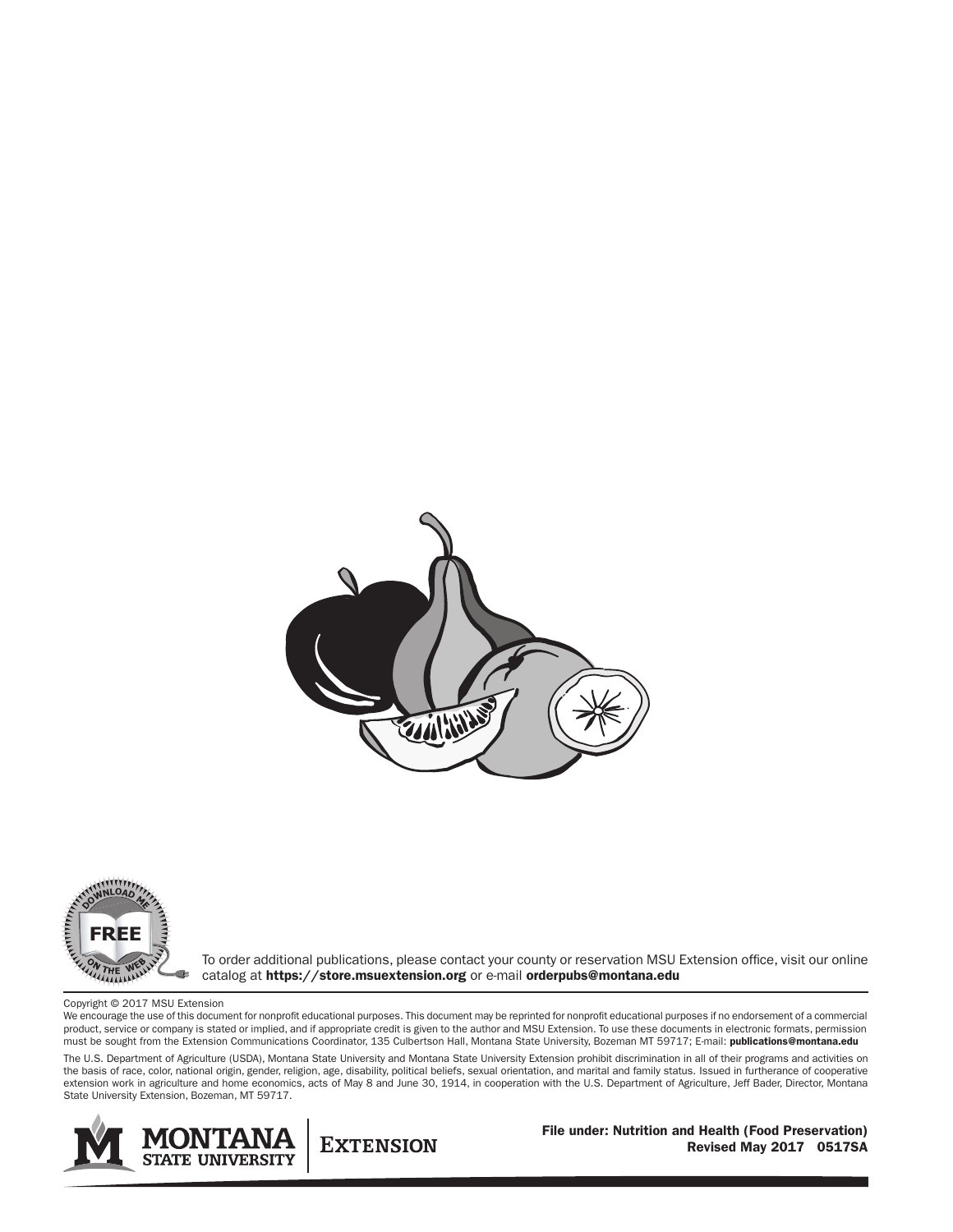#### TABLE 2. Freezing Fruit Instructions.

While fruits can be frozen using any of the sweetened and unsweetened packs described on page 2, this table lists the recommended packs for the highest quality frozen product.

### APPLE SLICES

Recommended packs: syrup, sugar, dry (including tray pack). General directions on pages 2 and 5, additional directions for specific fruit below. Select full-flavored apples that are crisp and firm. Wash, peel and core. Slice medium apples into twelfths, large ones into sixteenths. Syrup pack is best for uncooked desserts, sugar and dry pack for pie making.

| Syrup pack                        | Pack in 40 percent syrup. Add $\frac{1}{2}$ teaspoon (1500 mg) ascorbic acid to each quart of syrup.                                                |
|-----------------------------------|-----------------------------------------------------------------------------------------------------------------------------------------------------|
| Sugar pack                        | Dissolve $\frac{1}{2}$ teaspoon (1500mg) ascorbic acid in 3 tablespoons water. Sprinkle over fruit. Mix $\frac{1}{2}$ cup sugar per quart of fruit. |
| Dry pack (including<br>tray pack) | Follow directions for sugar pack, omitting sugar.                                                                                                   |

## APPLESAUCE

Make applesauce. Cool, strain and sweeten to taste.

#### **APRICOTS**

Recommended packs: syrup, sugar, dry (including tray pack). General directions on pages 2 and 5, additional directions for specific fruit below. Wash, halve and pit. Peel and slice if desired. If apricots are not peeled, heat in boiling water for 30 seconds to keep skins from toughening during freezing. Cool in cold water, drain.

| Syrup pack                        | Pack in 40 percent syrup. Adding 34 teaspoon (2250 mg) crystalline ascorbic acid per quart of syrup.                                                                    |
|-----------------------------------|-------------------------------------------------------------------------------------------------------------------------------------------------------------------------|
| Sugar pack                        | Sprinkle with ascorbic acid solution $-3/4$ teaspoon (750 mg) ascorbic acid in 3 tablespoons water per quart of fruit. Mix $\frac{1}{2}$<br>cup sugar per cup of fruit. |
| Dry pack (including<br>tray pack) | Follow directions on page 5.                                                                                                                                            |

#### AVOCADOS

Peel soft, ripe avocados. Cut in half, remove pit, and puree pulp. Add 1/4 teaspoon (750 mg) crystalline ascorbic acid to each quart of puree, or 1 tablespoon lemon juice for 2 avocados. Package in recipe-size amounts.

#### BERRIES (blackberries, boysenberries, dewberries, gooseberries, huckleberries, loganberries and raspberries)

Recommended packs: syrup, sugar, dry (including tray pack), and unsweetened liquid. See general directions on pages 2 and 5, additional directions for specific fruit below.

Select firm, plump, fully ripe berries with glossy skins. Sort, wash and drain. Use one of the following packs.

| Syrup pack  | Use whole berries. Pack in 40 or 50 percent syrup, depending on sweetness of berries.                  |
|-------------|--------------------------------------------------------------------------------------------------------|
| Sugar pack  | Sprinkle 34 cup sugar over one quart whole berries. Mix well. Pack. Leave head space. Seal and freeze. |
| Dry pack    | Loosely pack berries into containers and freeze and follow directions on page 5.                       |
| Liquid pack | See directions on page 5.                                                                              |

## CHERRIES (sweet and sour)

Recommended packs: syrup, sugar, dry (including tray pack). General directions on pages 2 and 5, additional directions for specific fruit below. Select well-colored, tree-ripened cherries. Stem, sort and wash thoroughly. Drain and pit.

| Syrup pack                        | For sweet cherries, pack in 40 percent syrup. Add ½ teaspoon (1500 mg) ascorbic acid per quart. For sour cherries, pack in<br>50 percent syrup without ascorbic acid. |
|-----------------------------------|-----------------------------------------------------------------------------------------------------------------------------------------------------------------------|
| Sugar pack                        | For sour cherries, pack using 34 cup sugar per quart of fruit.                                                                                                        |
| Dry pack (including<br>tray pack) | See directions on page 5.                                                                                                                                             |

#### GRAPES

#### Recommended packs: syrup, sugar, dry (including tray pack). General directions on pages 2 and 5, additional directions for specific fruit below.

Select firm, ripe grapes with tender skins and full flavor and color. Wash and remove stem. Leave seedless grapes whole. Cut and remove seeds from other grapes. Grapes are best frozen with syrup, but grapes to be used for jelly or juice can be frozen unsweetened.

| Syrup pack                        | Cover grapes with 40 percent syrup. Freeze.                                                                                                                                                                                                                            |
|-----------------------------------|------------------------------------------------------------------------------------------------------------------------------------------------------------------------------------------------------------------------------------------------------------------------|
| Dry pack (including<br>tray pack) | See directions on page 5.                                                                                                                                                                                                                                              |
| Juice                             | Crush grapes. Make juice as for jelly or drinking. Let stand overnight in a cool place (so tartrate crystals will settle). Pour juice<br>through a jelly bag, clean tea towel, or several layers of cheesecloth; leave any sediment. Pour clear juice into containers. |